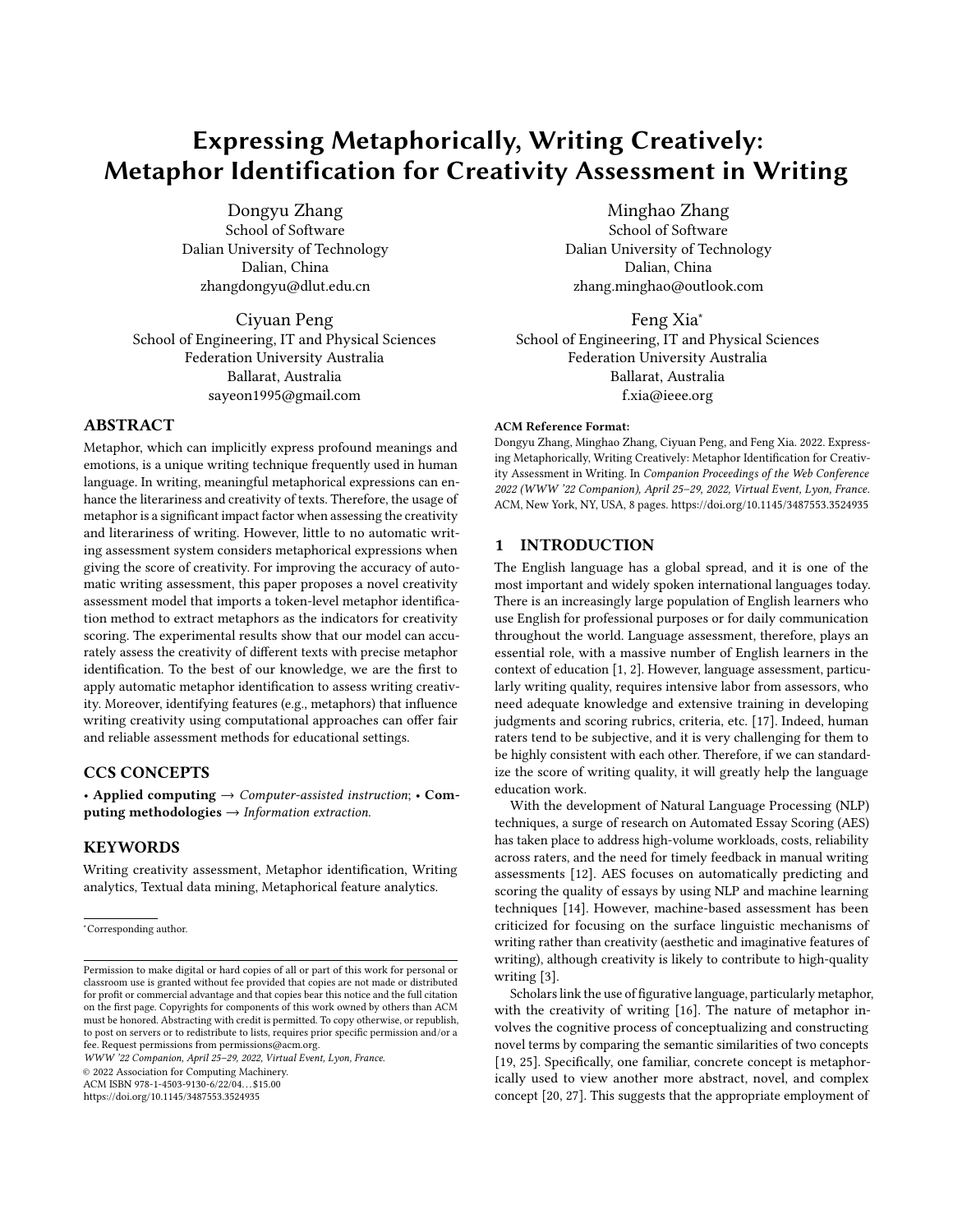metaphor could contribute to creativity in the way that it creates vivid, novel, and imaginative thoughts and expressions [\[26\]](#page-7-2).

Therefore, to assess the creativity of essays in writing assessment systems, metaphor identification is essential. In this paper, we propose a creativity assessment model based on automatic metaphor identification. When our creativity assessment model scores the creativity of each text, the metaphorical expression in the text is an important indicator. We first detect metaphors in texts by using a novel token-level metaphor identification method. The existing metaphor identification methods are phrase-level [\[4,](#page-6-10) [23\]](#page-6-11) or token-level metaphor recognition method [\[24\]](#page-6-12). Nevertheless, the accuracy of token-level metaphor recognition methods is low. Also, existing methods rarely take advantage of the deep semantic information in texts and cannot establish a valid mapping between literal and metaphorical texts. Thus, this paper proposes a novel token-level metaphor identification method based on pre-training of deep bidirectional transformers (BERT) [\[6\]](#page-6-13), Bi-Gated Recurrent Unit (Bi-GRU) [\[10\]](#page-6-14) and Conditional Random Field (CRF) [\[13\]](#page-6-15). After detecting and extracting metaphors, we apply the extracted metaphor features to the creativity assessment model to detect creative writing. Our contributions are as follows:

- We propose a new metaphor identification-based writing creativity assessment model, which considers metaphorical expression as an important indicator of writing creativity scoring. Our model outperforms the state-of-the-art method. To the best of our knowledge, we are the first to use automatic metaphor identification to assess writing creativity.
- To detect metaphors accurately, this paper proposes a novel token-level metaphor identification method based on BERT, Bi-GRU, and CRF. Our algorithm has better performance on the F1-score than other token-level metaphor identification algorithms.
- We present NLP techniques addressing high-volume workloads and cross-rater reliability in creativity assessments, and we attempt fair and reliable assessments.
- We contribute to a novel dataset, which is being released publicly, with manually added annotation for each essay to measure creativity.

The rest of the paper is organized as follows. Section [2](#page-1-0) describes our metaphor identification method. Section [3](#page-1-1) presents the metaphor identification experiments. Section [4](#page-3-0) describes our writing creativity assessment model. Section [5](#page-4-0) gives the experimental results of creativity assessment. We conclude the paper in Section [6.](#page-6-16)

# <span id="page-1-0"></span>2 METAPHOR IDENTIFICATION METHOD

This paper uses a combination of BERT, Bi-GRU, and CRF to identify token-level metaphors in sentences. BERT is a pre-trained language model, which can effectively use context information to extract the relationship between ontology and metaphor because the transformer can notice multiple key points [\[9\]](#page-6-17). In this paper, we first use the word embedding function of BERT to convert sentences into a matrix. Then, the sentence matrix is inputted into the Bi-GRU model, which can efficiently learn and process past and future information in the sequence. Here, GRU is a special recurrent neural network (RNN) that learns long-term dependencies to overcome the

issue of vanishing gradients in RNN[\[11\]](#page-6-18). By training Bi-GRU, the relationship between ontology and metaphor extracted by BERT can be learned, and a mapping between literal and metaphor can be established. Finally, the properties of each frame in the sequence are predicted by CRF, that is, predicting the probability of each word being a metaphorical word.

Figure [1](#page-2-0) shows the main structure of the metaphor identification method proposed in this paper. BERT converts words into vectors and passes them to Bi-GRU.  $w_i$  indicates the *i*-th word in the text,  $l_i$  represents the *i*-th word and its left context information,  $r_i$  represents the *i*-th word and its right context information.  $c_i$  represents the concatenating two vectors of  $w_i$  in its context. BERT can extract text features and pass them to Bi-GRU. After training, Bi-GRU can learn the correlation and difference between ontology and metaphor. Finally, through the calculation of CRF, the model outputs the probability that each word in the sentence is metaphorical.

For example, "you have shipwrecked my career" is the input to the model. First, the words in the sentence are encoded by the embedded layer. The encoded representation of the word is then learned by the Transformer encoder. In this process, the text features and the metaphor information contained in them are extracted. The word code of the BERT output is passed to Bi-GRU as an input to it. The trained Bi-GRU can map the ontology to the metaphor. Finally, through the calculation of CRF, it can be determined that "shipwrecked" is a metaphorical word, and the others are literal. In this sentence, "shipwreck" means "damage", it is a typical metaphor.

# <span id="page-1-1"></span>3 METAPHOR IDENTIFICATION EXPERIMENTS

#### 3.1 Datasets and Baseline

We use two datasets in the metaphor identification experiment. The first one is VU Amsterdam Metaphor Corpus (VUAMC) <sup>[1](#page-1-2)</sup>, which has been widely used in the study of metaphor computing. VUAMC is currently the largest hand-labeled metaphorical corpus. It includes news genres, academic texts, novels, and conversations, with a scale of [2](#page-1-3)00,000 English words. The second one is Mohammad dataset<sup>2</sup>, which is widely used for metaphor identification research [\[5,](#page-6-19) [18\]](#page-6-20). It contains 1,230 literal and 409 metaphor sentences. Each sentence contains a target word and its label, which is annotated by 10 annotators.

We select the results of Pramanick et al.[\[21\]](#page-6-21) as one of our baselines. This work used Long-Short Term Memory (LSTM) and CRF to recognize token-level metaphors. They not only used the token features but also considered lexical features, for example, the lemma of the token, part-of-speech, and so on. We also compare with the results of Mao et al.[\[15\]](#page-6-22). They proposed an unsupervised learning method that identifies and interprets metaphors at tokenlevel without any preprocessing, outperforming in the metaphor identification task. For both baseline models, we set parameters according to the original paper.

<span id="page-1-3"></span><span id="page-1-2"></span> $^1\mbox{http://www.vismet.org/metcor/documentation/home.html}$ <sup>2</sup>http://saifmohammad.com/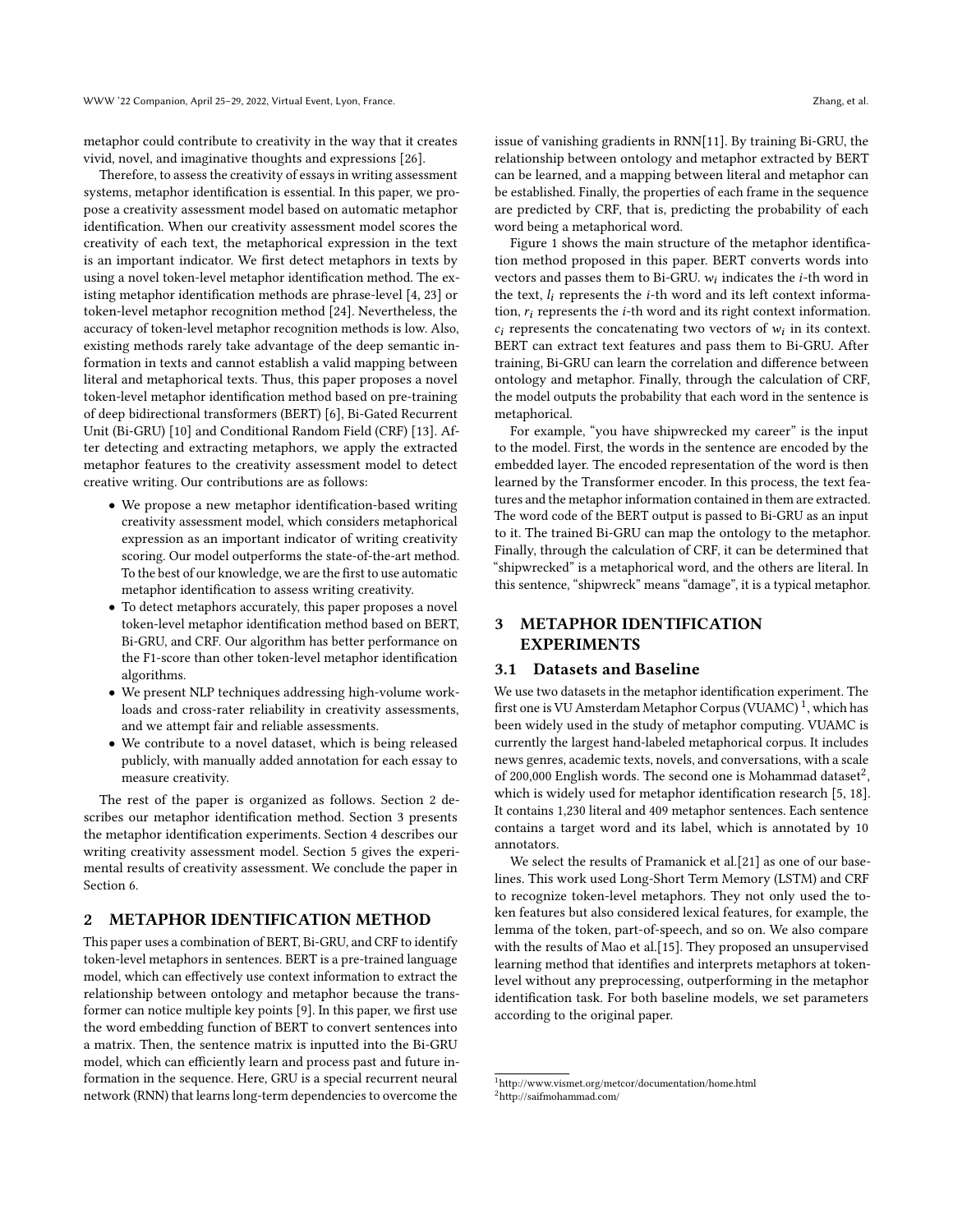<span id="page-2-0"></span>

Figure 1: Main architecture of our metaphor identification method.

Table 1: Metaphor identificaiton over two test datasets.

<span id="page-2-1"></span>

| Methods              |           | VUAMC  |                       |           | Mohammad Dataset |                       |  |
|----------------------|-----------|--------|-----------------------|-----------|------------------|-----------------------|--|
|                      | Precision | Recall | F <sub>1</sub> -score | Precision | Recall           | F <sub>1</sub> -score |  |
| Pramanick et al.[21] | 0.7036    | 0.5755 | 0.6327                | 0.6585    | 0.6126           | 0.6222                |  |
| Mao et al. $[15]$    | 0.6837    | 0.7202 | 0.7045                | 0.6294    | 0.6397           | 0.6345                |  |
| <b>BERT</b>          | 0.7433    | 0.7718 | 0.7584                | 0.7138    | 0.5875           | 0.6435                |  |
| Bi-GRU               | 0.6529    | 0.5271 | 0.5832                | 0.7023    | 0.5288           | 0.6019                |  |
| <b>CRF</b>           | 0.6082    | 0.7001 | 0.6514                | 0.6594    | 0.5516           | 0.6007                |  |
| BERT+Bi-GRU          | 0.6631    | 0.7812 | 0.7225                | 0.8472    | 0.5571           | 0.6721                |  |
| BERT+CRF             | 0.7534    | 0.8431 | 0.7912                | 0.7512    | 0.6024           | 0.6769                |  |
| Bi-GRU+CRF           | 0.6825    | 0.7134 | 0.6973                | 0.5663    | 0.6786           | 0.6173                |  |
| BERT+Bi-GRU+CRF      | 0.8891    | 0.8069 | 0.8403                | 0.8872    | 0.6321           | 0.6929                |  |

Table 2: Metaphor features used in our experiments.

<span id="page-2-2"></span>

| Feature Name           | <b>Student Writing</b> | News      | Journal Paper | Webis-CPC-11 |
|------------------------|------------------------|-----------|---------------|--------------|
| Title metaphor         | 6.3517#                |           |               |              |
| Total words metaphor   | 0.0622                 | $-0.6437$ | 0.2332        | 0.5217       |
| Token metaphor rate    | 0.0801                 | $-0.3215$ | 0.0656        | 0.1328       |
| Metaphor pre sentence  | 0.0853                 | 0.7364    | 0.0098        | $-0.3614$    |
| Metaphor pre paragraph | 0.1206                 |           |               |              |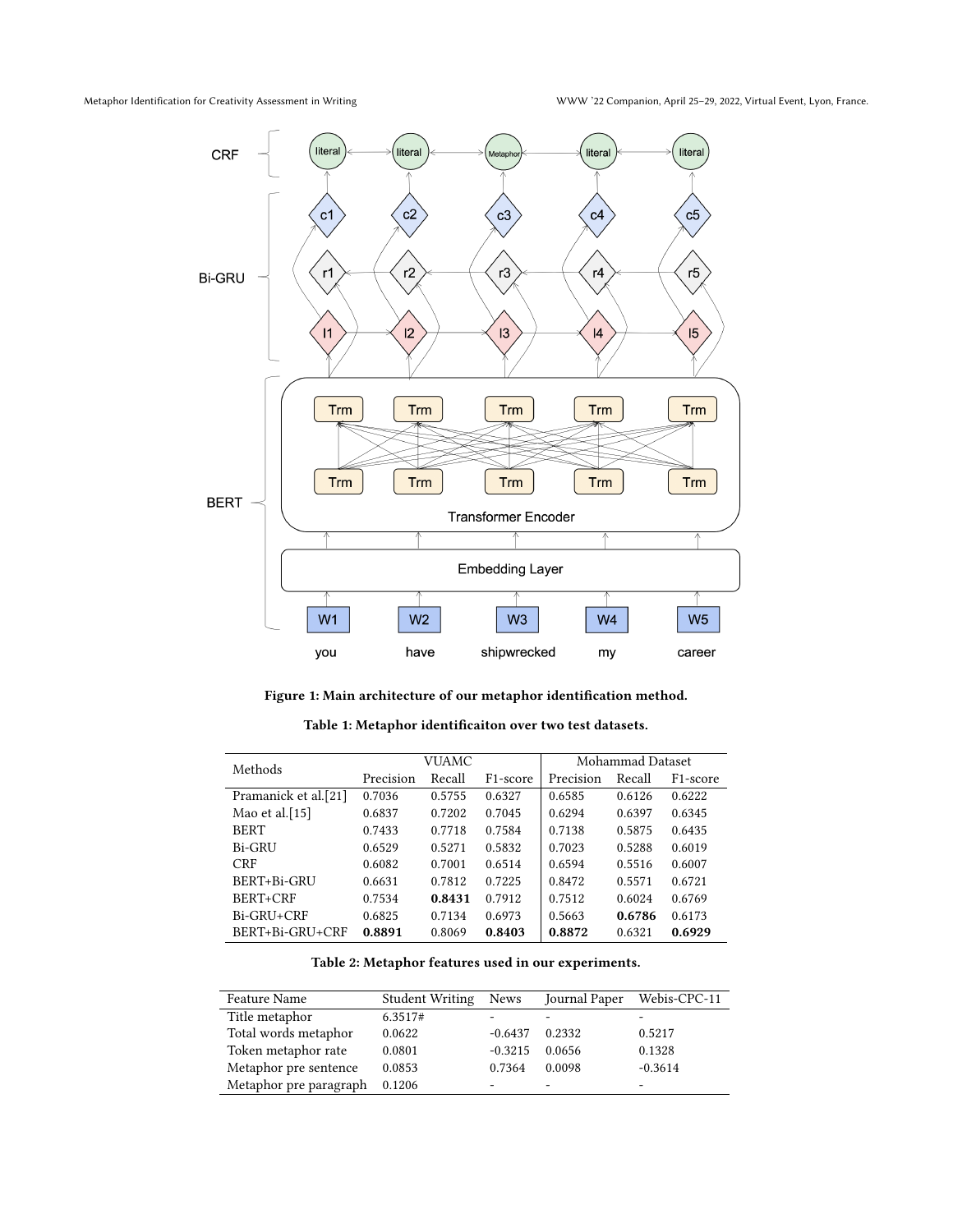WWW '22 Companion, April 25–29, 2022, Virtual Event, Lyon, France. Zhang, et al.

#### 3.2 Experimental settings

We consider all tokens regardless of the POS tags. We ignore punctuation marks such as commas (,), exclamation points (!), periods (.). After removing all punctuation marks, each token is marked as negative or positive, representing literal and metaphor, respectively. Since the length of each sentence is not necessarily the same, we pad them with zero vectors, unifying the sentence length to 50. We divided the data into a training set, development set, and test set with a ratio of 8:1:1.

Our model uses the pre-trained BERT model (BERT-Base, Un- $\text{cased}$ <sup>[3](#page-3-1)</sup> provided by Google research to extract text features. It contains 12 layers, 768 hidden neurons, 12 heads attention mechanism, and 110M parameters. We use a batch size of 128 during training and a learning rate of 0.001. We use Adam as our optimizer with a dropout rate of 0.2. Our model uses two single GRU layers for forwarding and backward propagation, respectively. The size of each layer is 200.

# 3.3 Experimental Results and Discussions

Table [1](#page-2-1) shows the metaphor identification results of our model and baselines on two datasets. Our model obtains F1-scores of 0.8403 on VUAMC and 0.6929 on Mohammad et al.'s data set. As Table [1](#page-2-1) shows, our method performs significantly better on two different data sets than the baselines. The performance of our model on VUAMC is significantly better than that on Mohammad et al.'s data set. The reason is that the size of train set of VUAMC is much larger than train set of Mohammad et al.'s data set, Therefore the model can learn more useful information on the training data with larger data sizes and improve the effect and accuracy of the classification. Through experimental verification, the model proposed in this paper is indeed effective and achieved better results than the baseline on the two data sets. At the same time, the generalization ability of the model is proved.

The results on the two data sets demonstrate the validity of our model. The pre-trained BERT model can effectively use context information to extract the relationship between ontology and metaphor. Bi-GRU can learn the relationship between ontology and metaphor extracted by BERT, and establish a mapping between literal and metaphor. Through the calculation of CRF, we can get the probability that if the target word being a metaphor. The new model can effectively identify the token-level metaphor in the sentence sequence.

# <span id="page-3-0"></span>4 CREATIVITY ASSESSMENT MODEL

#### 4.1 Datasets

4.1.1 Student Writing Data. We first collect student writing data, which is from the British Academic Written English Corpus (BAWE) [4](#page-3-2) , comprising 2,593 pieces of proficient, assessed writing from 35 diverse disciplines. We add manual creativity scores from four popular subscales measuring creativity: fluency, originality, elaboration, and resistance to premature closure [\[22\]](#page-6-23). We apply 4 points to score essays ( $1 =$  least creative;  $4 =$  most creative). We obtain fluency scores by counting supporting ideas. Originality scores are obtained from

<span id="page-3-2"></span><sup>4</sup>http://ota.ox.ac.uk/desc/2539

the probability of the thesis and the evidence. According to Pareto's law [\[7\]](#page-6-24), the essential constituents of any group of things comprise only a small part, about 20%. The remaining 80%, although the majority, are secondary constituents. Therefore, if the perspective of a thesis is unique, the probability of it occurring elsewhere is less than 20%, and we assign 4 points; if the probability is more than 20%, we assign 1-3 points according to its rarity. Elaboration scores come from the number of added ideas. If there are more than three extra ideas, we assign 4 points. We score resistance to premature closure by examining the degree of psychological openness. The final score is the average of the four measures.

Four native English teachers with more than three-year experience in English language teaching score the writing. They are in two groups, with two in each group. We adopt the average score of the two scorers as the final score for the essay. However, when the two scorers give scores that differed by 2 points or more, we ask the other group to score the essay, and we used the average score of the two groups as a result. We use the kappa score statistic,  $\kappa$ , to measure agreement on the reliability of the scoring scheme. We score 100 essays from the dataset for creativity and agreement. We find that  $\kappa = 0.89$ , so the assessment was reliable.

4.1.2 Paraphrases, News and Academic Paper Data. Measuring the creativity of an article effectively is crucial. Creativity is a complex, multi-faceted concept. Thus, we also use online news, research journals, and paraphrases to test our model. We first use Webis Crowd Disphrase Corpus 2011 (Webis-CPC-11)<sup>[5](#page-3-3)</sup> that consists of 4,067 accepted paraphrases, 3,792 rejected non-paraphrases and original text. Then, we collect various news articles (1,221 pieces) from news websites Onion  $^6$  $^6$  (a website proving satiric news), on which the news articles are more creative than other news articles. We regard the articles from the Onion as creative samples and the rest as non-creative samples. We exclude articles with fewer than five sentences, and this left 534 creative articles and 403 non-creative articles. We also collect an academic paper dataset to validate our creativity detection method. The more influential journals, the more influential the journal, the more important novelty becomes as a requirement. We select papers from ten influential journals which explicitly require high novelty for publication as creative samples (404 papers); and from nine low-influence journals (impact factor < 1.0) which do not explicitly require high novelty for publication as non-creative samples (496 papers) in mathematics, physics, computer science, bio-science, and chemistry.

### 4.2 Method

4.2.1 Metaphor Feature Extraction. We design a group of metaphorwise features and test their performance in creativity detection. We use the metaphor detection method described above to find all possible metaphorical words in every sentence. Then, we compute the number of metaphorical words, the proportion of metaphorical words to target words, and the number of metaphorical words per sentence for each document in the datasets. We also calculate the number of metaphorical words per paragraph and metaphor in the title for documents in the student writing dataset. All the metaphorwise features are in Table [2,](#page-2-2) wherein each row denotes that this

<span id="page-3-1"></span><sup>3</sup>https://github.com/google-research/bert#pre-trained-models

<span id="page-3-3"></span><sup>5</sup>https://webis.de/data/webis-cpc-11.html

<span id="page-3-4"></span><sup>6</sup>https://www.theonion.com/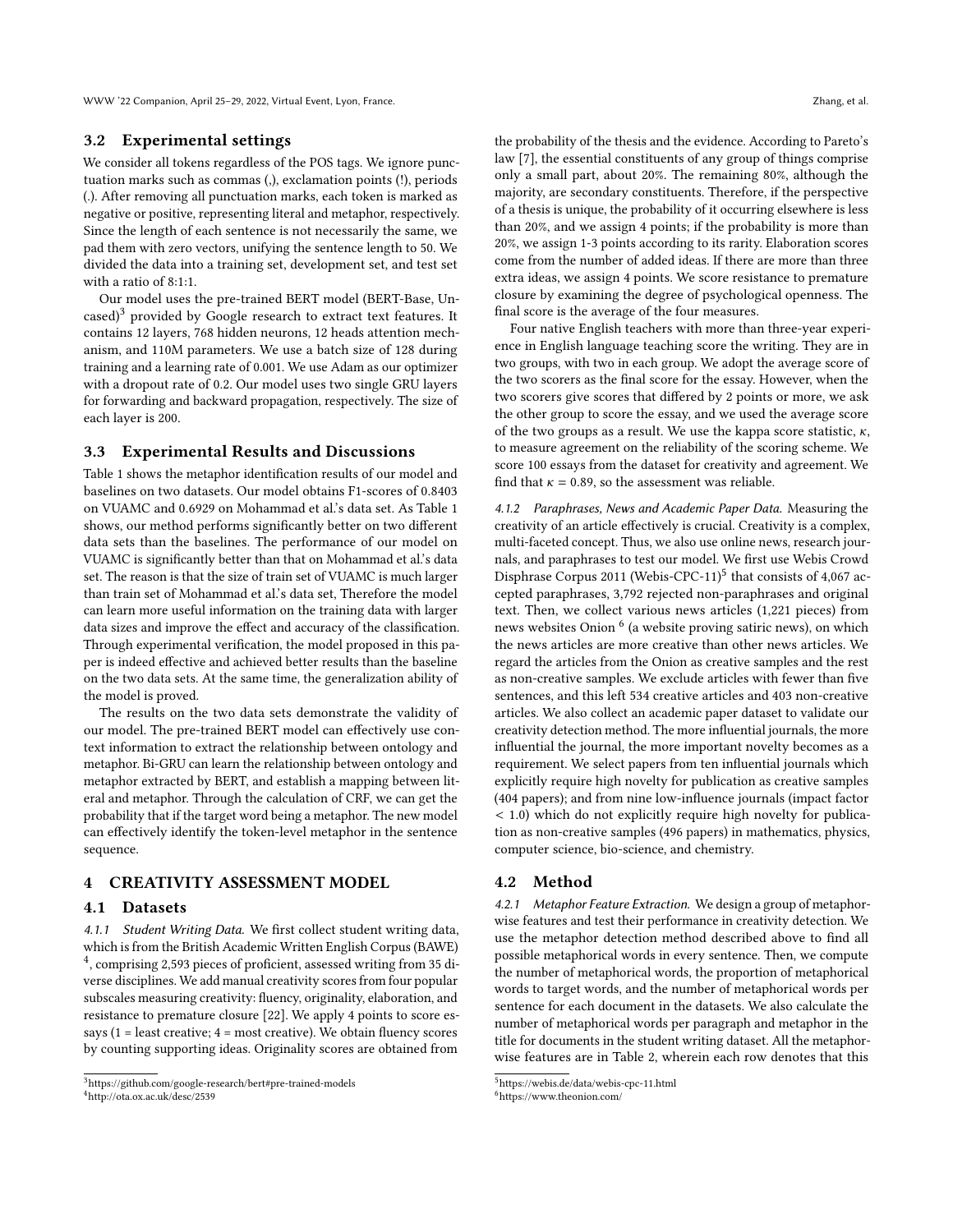<span id="page-4-2"></span>

| <b>Feature Vector</b>   | Standard              | <b>Student Writing</b> | <b>News</b> | Journal Paper | Webis-CPC-11 |
|-------------------------|-----------------------|------------------------|-------------|---------------|--------------|
| Document feature vector | Accuracy              | 0.6517                 | 0.9101      | 0.7122        | 0.7963       |
|                         | F <sub>1</sub> -score | 0.4623                 | 0.9218      | 0.6534        | 0.7715       |
| Metaphor feature vector | Accuracy              | 0.6224                 | 0.8811      | 0.6722        | 0.7280       |
|                         | F <sub>1</sub> -score | 0.3623                 | 0.8967      | 0.6375        | 0.7043       |
| Merge feature vector    | Accuracy              | 0.7182                 | 0.9609      | 0.7911        | 0.8579       |
|                         | F1-score              | 0.5567                 | 0.9633      | 0.7631        | 0.8134       |

Table 3: Performance of creativity classification models with different feature vectors.

<span id="page-4-1"></span>

Figure 2: The architecture of our creativity assessment model.

feature is unavailable in the corresponding dataset. Values with superscript # are the chi-square statistic.

After extracting metaphor features in the datasets, we study the correlation coefficient between every feature and label using the point-biserial correlation coefficient, as most features are continuous variables, and the labels of creativity are binary variables. The coefficient is:

$$
r_{pb} = \frac{\bar{X_1} - \bar{X_0}}{s_X} \sqrt{\frac{N_0 N_1}{N(N-1)}},
$$
\n(1)

where  $\bar{X_0}$  and  $\bar{X_1}$  are the means of samples' features labeled as 0 and 1, respectively.  $N_0$  and  $N_1$  are the number of samples labeled as 0 and 1, respectively.  $N$  is the total number of samples, and  $s_X$  is the standard deviation of all samples' features (Table [2\)](#page-2-2). Features with higher correlations may perform better in creativity classification in the student writing dataset. Most features have high correlations with creativity in the news and journal paper datasets.

4.2.2 Creativity Classification Method. The process of the writing creativity assessment model presented in this paper is shown in Figure [2.](#page-4-1) We first use the BERT model to convert the sentences in the document into a vector form, and then concatenate the sentence vectors into a matrix which contains the deep semantic information about the text. We input the obtained matrix into a convolutional neural network (CNN), and extract the metaphor feature of the text contained in the matrix through convolution and pooling operations. The dimension is reduced by a fully connected layer, and the obtained vector is used as the feature vector of the article. Finally, the metaphor feature vector is connected to the article feature vector, and the feature vector is classified by the logistic regression classifier to obtain the final classification result, which is the creative level of the article.

#### <span id="page-4-0"></span>5 CREATIVITY ASSESSMENT EXPERIMENTS

## 5.1 Baseline

We consider the work of Ghosal et al. [\[8\]](#page-6-25), which has the state-of-theart performance at the creativity-related task, as our baseline. We use their method to classify documents' creativity levels, which has four sub-modules. The embedding module analyzes each sentence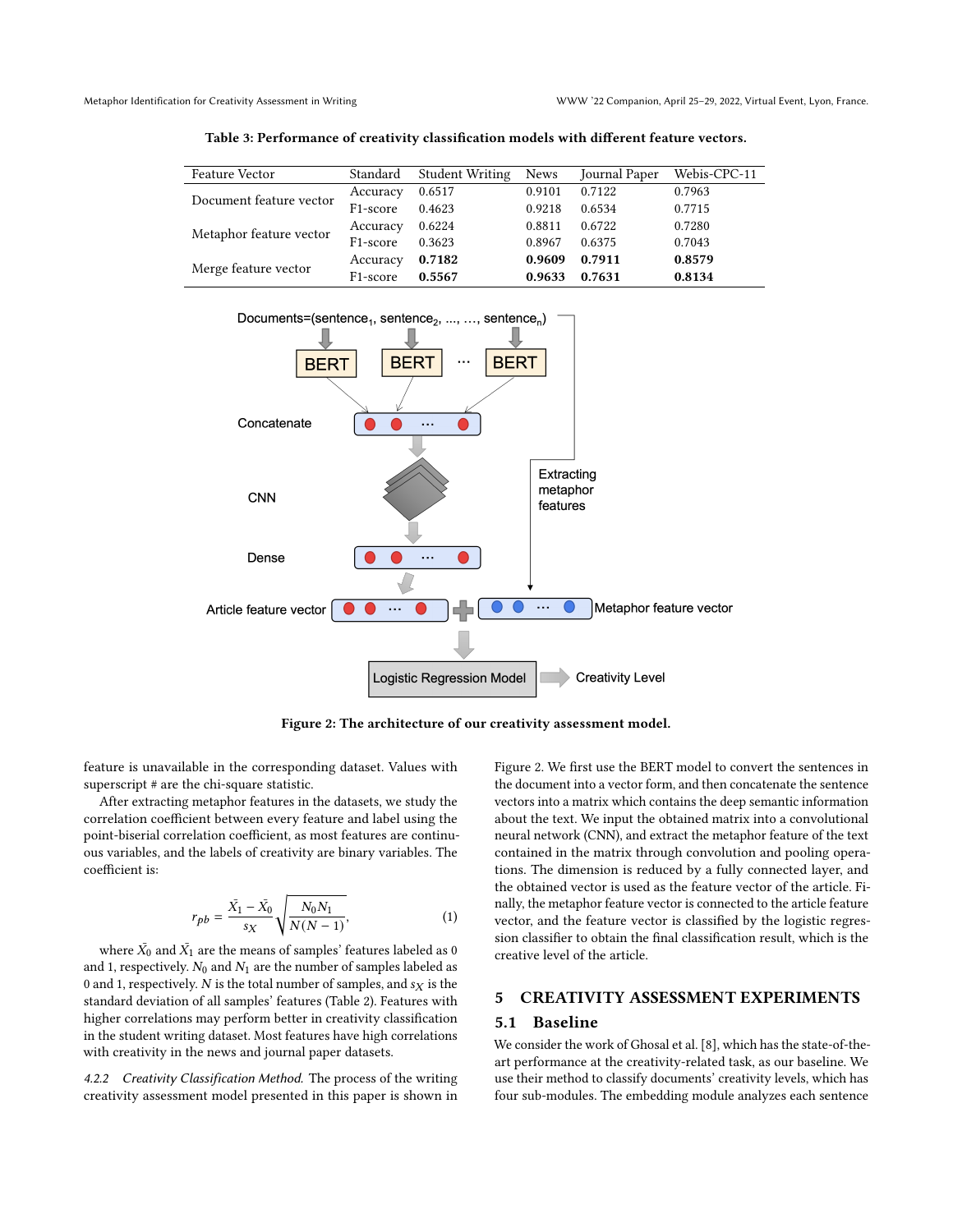<span id="page-5-0"></span>

| Methods                    |                       | Standard Student Writing News Journal Paper Webis-CPC-11 |               |               |        |
|----------------------------|-----------------------|----------------------------------------------------------|---------------|---------------|--------|
| Our method Accuracy 0.7182 |                       |                                                          |               | 0.9609 0.7911 | 0.8579 |
|                            | $F1-score$ 0.5567     |                                                          | 0.9633 0.7631 |               | 0.8134 |
| <b>Baseline</b>            | Accuracy 0.6271       |                                                          | 0.9331        | 0.6449        | 0.7422 |
|                            | F <sub>1</sub> -score | 0.4728                                                   | 0.9518        | 0.6162        | 0.6867 |

Table 4: Performance of baseline and our method using all features.

Table 5: Performance of different metaphor identification models.

<span id="page-5-1"></span>

| Methods         |      | Metaphor Student Writing | News   | Journal Paper | Webis-CPC-11 |
|-----------------|------|--------------------------|--------|---------------|--------------|
| $SIM - SGI$     | 0.70 | 0.5033                   | 0.9201 | 0.7181        | 0.7333       |
| $SIM - SGI+O$   | 0.73 | 0.5183                   | 0.9321 | 0.7242        | 0.7483       |
| $SIM - CBOWI$   | 0.72 | 0.4731                   | 0.9234 | 0.7234        | 0.7031       |
| BERT+Bi-GRU+CRF | 0.84 | 0.5567                   | 0.9633 | 0.7631        | 0.8134       |

with a sentence encoder based on a bidirectional LSTM structure with max-pooling. The sentence encoder transforms sentences into fixed-size vectors. Then, the comparator module chooses the most similar source sentence  $b_{ij}$  to every sentence  $a_k$  in the target document according to the cosine similarity of sentence vectors. The aggregator module creates a relative sentence vector (RSV) corresponding to the target sentence:

$$
RSV_k = [a_k, b_{ij}, |a_k - b_{ij}|, a_k * b_{ij}].
$$
 (2)

It aggregates RSVs to get relative document vectors (RDVs) of target documents with dimension  $N \times 4D$ , where N is number of sentences in target documents and  $D$  represents sentence vector dimension. RDV is input to the CNN module that produces feature maps of implicit features. It obtains global features of the target document via a max-pooling softmax layer.

#### 5.2 Experimental settings

In creativity classification, we perform a 10-fold cross validation on our datasets. The sentence vector dimension is set to 768. In order to unify the length of documents, we set the threshold to 50, and the part of the document with more than 50 sentences will be ignored. For documents with less than 50 sentences, we fill the matrix with a full-zero sequence of 768 dimensions. We use convolution kernels of sizes 2, 3, 4, and 5 for convolution operations, with a convolution layer window size of 150, and pooling operations using both maxpooling and average-pooling. The full connection layer dimensions are set to 100, 50, and 15, respectively, and the resulting document feature vector has a dimension of 15. After normalizing the five metaphorical features mentioned above, they are connected to the end of the article feature vector to form a new merge feature vector. Then, the merge feature vector is inputted into a logistic regression model, in which penalty is "l2", C is "1.0", the solver is "newton-cg", and other settings are default.

#### 5.3 Experimental Results and Discussions

5.3.1 Performance on Different Datasets. We test the performance of creativity classification models, among which some consider metaphor features, and some do not consider metaphor features, on different datasets. The performance of each dataset is in Table [3.](#page-4-2) The highest accuracy comes on models with merge feature vector, followed by models with document feature vector, and metaphor feature vector.

On the student writing dataset, the combination of document feature vector and metaphor feature vector has the best performance on both accuracy (0.7182) and F1-score (0.5567). Thus, metaphorbased features can improve the results of creativity assessment. The prediction results on the news dataset are best. Table [3](#page-4-2) shows that when document feature and metaphor feature are put together, both accuracy (0.9609) and F1-score (0.9633) out-perform document feature alone. Thus, metaphor features are very efficient at assessing creativity in writing and it in particular significantly improved the results. The results for journal papers and Webis-CPC-11 are similar. The prediction performance will be improved if the metaphor feature is added. Thus, metaphor features act as indicators of the assessment of creativity in writing.

5.3.2 Comparison with Baseline. In experiments on different datasets using the baseline method, we choose five creative and five noncreative documents to create RDVs. The number of sentences is 14, and the sentence vector is encoded by an open-source tool in a fixed size (4,096 dimensions). We adjust the size of filter windows (h) to 2,3,4 with 100 feature maps each and the number of training iterations at 100, since these documents are of different quality and length. We compare our method using all features with the baseline in four datasets (Table [4\)](#page-5-0). Our model outperforms baseline in all the datasets, so the features and method we apply are useful and have strong interpretability.

5.3.3 Metaphor analysis. We also conduct an experiment to verify how effective the metaphor identification algorithm is; that is, how the performance of the creativity evaluation algorithm is dependent on the metaphor detection algorithm. In order to exclude our model's dependence on metaphor identification algorithms, we try to re-extract metaphor features using three metaphor recognition models with similar effects. Specifically, We utilize the three models  $SIM-SG_I, SIM-SG_{I+O}, SIM-CBOW_I$  mentioned by Mao et al.[\[15\]](#page-6-22). Then we use these features in the creativity classification task. We test whether the results of these models differ when the features are different. The results show that the performance of creativity classification tasks varies with the variation of the performance of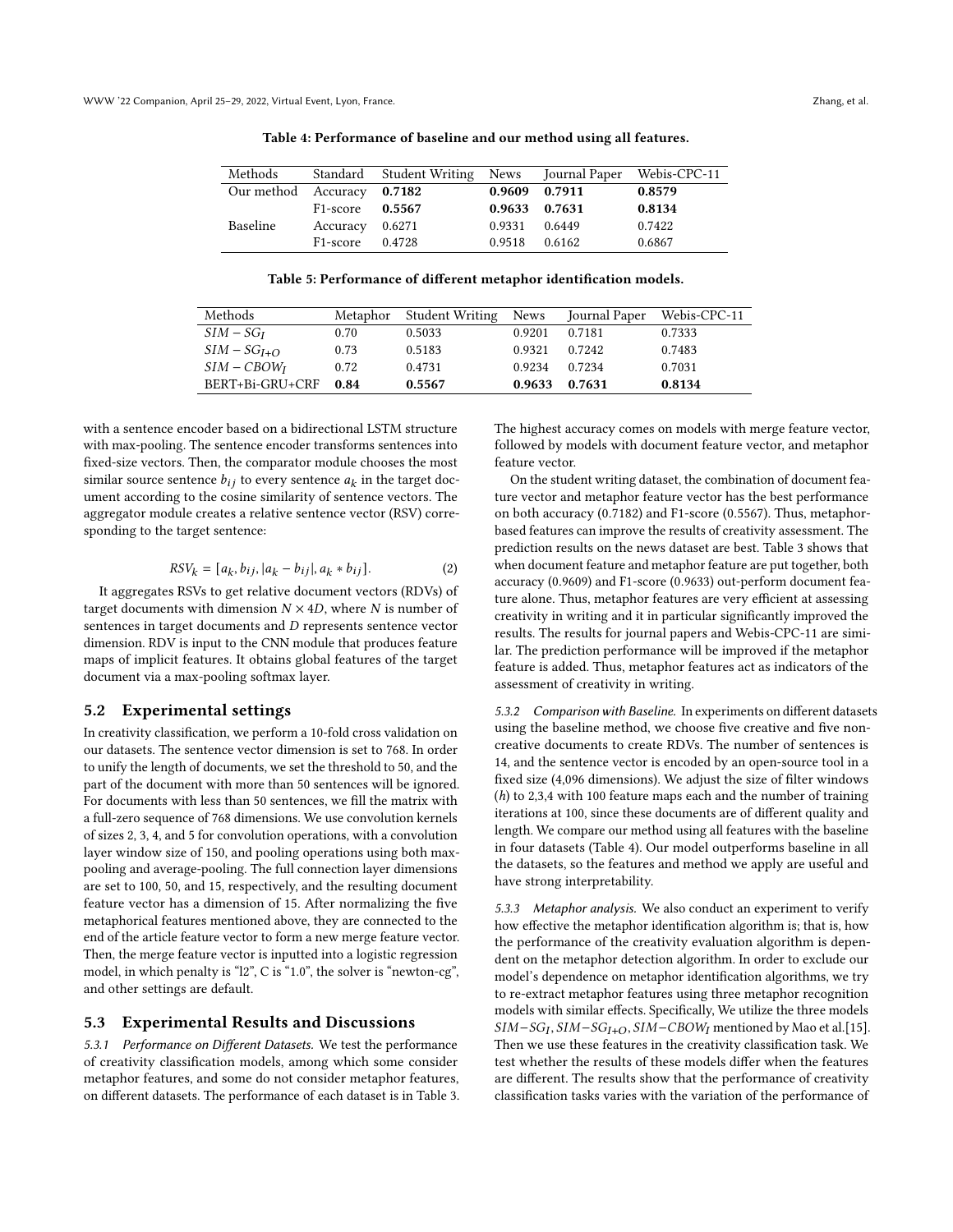metaphor detection. The F1 scores are shown in Table [5.](#page-5-1) The second column is the results of the metaphor identification task. The last three columns are the results of the creativity identification task. The results show that our model does not depend on the metaphor identification model, but only on the metaphor itself.

# <span id="page-6-16"></span>6 CONCLUSION

This paper proposes a new metaphor identification-based writing creativity assessment model. The results have revealed that metaphorical expressions not only present vivid language, but also provide a cue to creativity. Our algorithm significantly outperforms the state-of-the-art method. To the best of our knowledge, our metaphor identification model has the most advanced recognition available, and we are the first to use automatic metaphor identification to assess writing creativity. Due to the scarcity of relevant work, our datasets with models and results may help with computational creativity and related problems.

Our study provides insights into and potential implications of educational utilities. For example, by integrating the use of automatic metaphor identification into the syllabus, educators could investigate novel pedagogical methods relating to creativity improvement. This creativity assessment approach using automatic metaphor identification inspires researchers working on automated scoring.

#### ETHICAL CONSIDERATIONS

We collect publicly available and widely used datasets and the collection process does not involve with privacy rights. For the creativity annotation, the salary for annotating each sample is determined by the average time and difficulty of the annotation to ensure that annotators are fairly compensated.

#### ACKNOWLEDGMENTS

This work is supported by National Natural Science Foundation of China under Grant No. 62076051.

#### **REFERENCES**

- <span id="page-6-0"></span>[1] Vahid Aryadoust, Li Ying Ng, and Hiroki Sayama. 2021. A comprehensive review of Rasch measurement in language assessment: Recommendations and guidelines for research. Language Testing 38, 1 (2021), 6–40.
- <span id="page-6-1"></span>[2] Xiaomei Bai, Fuli Zhang, Jinzhou Li, Teng Guo, Abdul Aziz, Aijing Jin, and Feng Xia. 2021. Educational Big Data: Predictions, Applications and Challenges. Big Data Res. 26 (2021), 100270.<https://doi.org/10.1016/j.bdr.2021.100270>
- <span id="page-6-5"></span>[3] Majdi H. Beseiso, Omar A. Alzubi, and Hasan Rashaideh. 2021. A novel automated essay scoring approach for reliable higher educational assessments. J. Comput. High. Educ. 33, 3 (2021), 727–746.<https://doi.org/10.1007/s12528-021-09283-1>
- <span id="page-6-10"></span>[4] Xin Chen, Zhen Hai, Suge Wang, Deyu Li, Chao Wang, and Huanbo Luan. 2021. Metaphor identification: A contextual inconsistency based neural sequence labeling approach. Neurocomputing 428 (2021), 268–279. [https://doi.org/10.1016/j.](https://doi.org/10.1016/j.neucom.2020.12.010) [neucom.2020.12.010](https://doi.org/10.1016/j.neucom.2020.12.010)
- <span id="page-6-19"></span>[5] Minjin Choi, Sunkyung Lee, Eunseong Choi, Heesoo Park, Junhyuk Lee, Dongwon Lee, and Jongwuk Lee. 2021. MelBERT: Metaphor Detection via Contextualized Late Interaction using Metaphorical Identification Theories. In Proceedings of the 2021 Conference of the North American Chapter of the Association for Computational Linguistics: Human Language Technologies, NAACL-HLT 2021, Online, June 6-11, 2021, Kristina Toutanova, Anna Rumshisky, Luke Zettlemoyer, Dilek Hakkani-Tür, Iz Beltagy, Steven Bethard, Ryan Cotterell, Tanmoy Chakraborty, and Yichao Zhou (Eds.). Association for Computational Linguistics, 1763–1773. <https://doi.org/10.18653/v1/2021.naacl-main.141>
- <span id="page-6-13"></span>[6] Jacob Devlin, Ming-Wei Chang, Kenton Lee, and Kristina Toutanova. 2019. BERT: Pre-training of Deep Bidirectional Transformers for Language Understanding. In Proceedings of the 2019 Conference of the North American Chapter of the Association for Computational Linguistics: Human Language Technologies, NAACL-HLT

2019, Minneapolis, MN, USA, June 2-7, 2019, Volume 1 (Long and Short Papers), Jill Burstein, Christy Doran, and Thamar Solorio (Eds.). Association for Computational Linguistics, 4171–4186.<https://doi.org/10.18653/v1/n19-1423>

- <span id="page-6-24"></span>[7] Rosie Dunford, Quanrong Su, and Ekraj Tamang. 2014. The pareto principle. (2014).
- <span id="page-6-25"></span>[8] Tirthankar Ghosal, Vignesh Edithal, Asif Ekbal, Pushpak Bhattacharyya, George Tsatsaronis, and Srinivasa Satya Sameer Kumar Chivukula. 2018. Novelty Goes Deep. A Deep Neural Solution To Document Level Novelty Detection. In Proceedings of the 27th International Conference on Computational Linguistics, COLING 2018, Santa Fe, New Mexico, USA, August 20-26, 2018, Emily M. Bender, Leon Derczynski, and Pierre Isabelle (Eds.). Association for Computational Linguistics, 2802–2813.<https://aclanthology.org/C18-1237/>
- <span id="page-6-17"></span>[9] José-Ángel González, Lluís-F. Hurtado, and Ferran Pla. 2021. TWilBert: Pretrained deep bidirectional transformers for Spanish Twitter. Neurocomputing 426 (2021), 58–69.<https://doi.org/10.1016/j.neucom.2020.09.078>
- <span id="page-6-14"></span>[10] Saqib Ali Khan, Syed Muhammad Daniyal Khalid, Muhammad Ali Shahzad, and Faisal Shafait. 2020. Table Structure Extraction with Bi-directional Gated Recurrent Unit Networks. CoRR abs/2001.02501 (2020). arXiv[:2001.02501](https://arxiv.org/abs/2001.02501) [http:](http://arxiv.org/abs/2001.02501) [//arxiv.org/abs/2001.02501](http://arxiv.org/abs/2001.02501)
- <span id="page-6-18"></span>[11] Adam Kisvari, Zi Lin, and Xiaolei Liu. 2021. Wind power forecasting–A datadriven method along with gated recurrent neural network. Renewable Energy 163 (2021), 1895–1909.
- <span id="page-6-3"></span>[12] Vivekanandan Suresh Kumar and David Boulanger. 2021. Automated Essay Scoring and the Deep Learning Black Box: How Are Rubric Scores Determined? Int. J. Artif. Intell. Educ. 31, 3 (2021), 538–584. [https://doi.org/10.1007/s40593-](https://doi.org/10.1007/s40593-020-00211-5) [020-00211-5](https://doi.org/10.1007/s40593-020-00211-5)
- <span id="page-6-15"></span>[13] Jerry Chun-Wei Lin, Yinan Shao, Ji Zhang, and Unil Yun. 2020. Enhanced sequence labeling based on latent variable conditional random fields. Neurocomputing 403 (2020), 431–440.<https://doi.org/10.1016/j.neucom.2020.04.102>
- <span id="page-6-4"></span>[14] Jiawei Liu, Yang Xu, and Lingzhe Zhao. 2019. Automated Essay Scoring based on Two-Stage Learning. CoRR abs/1901.07744 (2019). arXiv[:1901.07744](https://arxiv.org/abs/1901.07744) [http:](http://arxiv.org/abs/1901.07744) [//arxiv.org/abs/1901.07744](http://arxiv.org/abs/1901.07744)
- <span id="page-6-22"></span>[15] Rui Mao, Chenghua Lin, and Frank Guerin. 2018. Word Embedding and Word-Net Based Metaphor Identification and Interpretation. In Proceedings of the 56th Annual Meeting of the Association for Computational Linguistics, ACL 2018, Melbourne, Australia, July 15-20, 2018, Volume 1: Long Papers, Iryna Gurevych and Yusuke Miyao (Eds.). Association for Computational Linguistics, 1222–1231. <https://doi.org/10.18653/v1/P18-1113>
- <span id="page-6-6"></span>[16] Anita Milicevic, Sue Woolfe, Angela Blazely, Rhoshel Lenroot, and Stephen Sewell. 2020. Enhancing creativity through seven stages of transformation in a graduate level writing course—A mixed method study. Thinking Skills and Creativity 38 (2020), 100712.<https://doi.org/10.1016/j.tsc.2020.100712>
- <span id="page-6-2"></span>[17] Shangchao Min and Vahid Aryadoust. 2021. A systematic review of item response theory in language assessment: Implications for the dimensionality of language ability. Studies in Educational Evaluation 68 (2021), 100963.
- <span id="page-6-20"></span>[18] Arthur Neidlein, Philip Wiesenbach, and Katja Markert. 2020. An analysis of language models for metaphor recognition. In Proceedings of the 28th International Conference on Computational Linguistics, COLING 2020, Barcelona, Spain (Online), December 8-13, 2020, Donia Scott, Núria Bel, and Chengqing Zong (Eds.). International Committee on Computational Linguistics, 3722–3736. <https://doi.org/10.18653/v1/2020.coling-main.332>
- <span id="page-6-7"></span>[19] Ciyuan Peng and Jason J. Jung. 2021. Interpretation of metaphors in Chinese poetry: Where did Li Bai place his emotions? Digit. Scholarsh. Humanit. 36, 2 (2021), 421–429.<https://doi.org/10.1093/llc/fqaa016>
- <span id="page-6-9"></span>[20] Ciyuan Peng, Dang-Thinh Vu, and Jason J. Jung. 2021. Knowledge graph-based metaphor representation for literature understanding. Digit. Scholarsh. Humanit. 36, 3 (2021), 698–711.<https://doi.org/10.1093/llc/fqaa072>
- <span id="page-6-21"></span>[21] Malay Pramanick, Ashim Gupta, and Pabitra Mitra. 2018. An LSTM-CRF Based Approach to Token-Level Metaphor Detection. In Proceedings of the Workshop on Figurative Language Processing, Fig-Lang@NAACL-HLT 2018, New Orleans, Louisiana, 6 June 2018, Beata Beigman Klebanov, Ekaterina Shutova, Patricia Lichtenstein, Smaranda Muresan, and Chee Wee Leong (Eds.). Association for Computational Linguistics, 67–75.<https://doi.org/10.18653/v1/W18-0908>
- <span id="page-6-23"></span>[22] Andrea Schiavio and Mathias Benedek. 2020. Dimensions of musical creativity. Frontiers in Neuroscience 14 (2020), 1208.
- <span id="page-6-11"></span>[23] Chuandong Su, Fumiyo Fukumoto, Xiaoxi Huang, Jiyi Li, Rongbo Wang, and Zhiqun Chen. 2020. DeepMet: A Reading Comprehension Paradigm for Tokenlevel Metaphor Detection. In Proceedings of the Second Workshop on Figurative Language Processing, Fig-Lang@ACL 2020, Online, July 9, 2020, Beata Beigman Klebanov, Ekaterina Shutova, Patricia Lichtenstein, Smaranda Muresan, Chee Wee Leong, Anna Feldman, and Debanjan Ghosh (Eds.). Association for Computational Linguistics, 30–39.<https://doi.org/10.18653/v1/2020.figlang-1.4>
- <span id="page-6-12"></span>[24] Qimeng Yang, Long Yu, Shengwei Tian, and Jinmiao Song. 2021. Collaborative semantic representation network for metaphor detection. Applied Soft Computing (2021), 107911.
- <span id="page-6-8"></span>[25] Dongyu Zhang, Nan Shi, Ciyuan Peng, Abdul Aziz, Wenhong Zhao, and Feng Xia. 2021. MAM: A Metaphor-Based Approach for Mental Illness Detection.